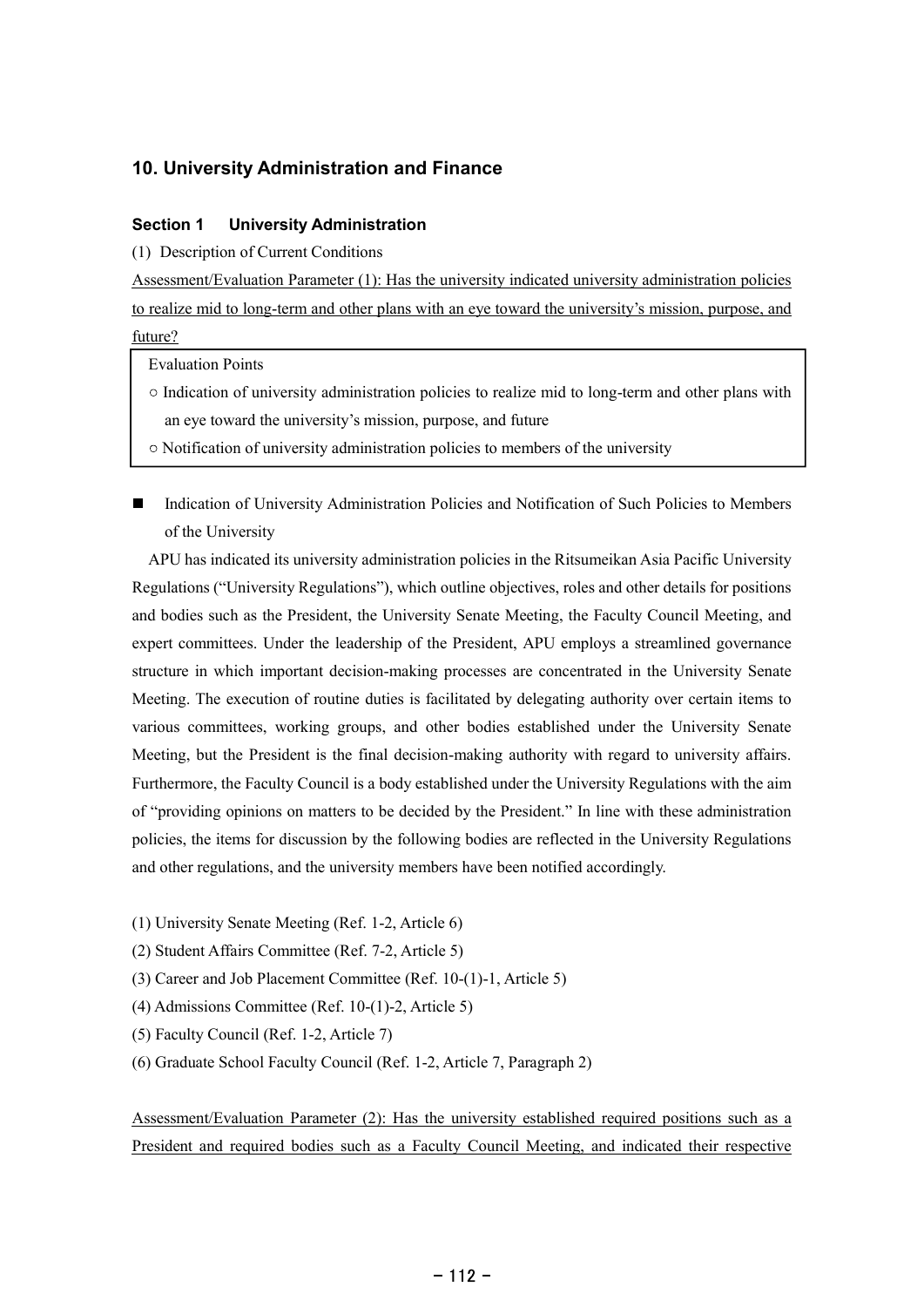authorities based on the university administration policies? In addition, is the university conducting appropriate university administration?

Evaluation Points

- Establishment of organizations to conduct appropriate university administration
- Indication of selection method and authority for the position of President
- Indication of selection method and authority for executive positions
- Establishment of decision-making and corresponding execution processes for the President
- Clarification of the role of the Faculty Council Meeting
- Clarification of the relationship between decision-making by the President and the role of the Faculty Council
- Clarification of the authority and responsibilities of academic organizations (university) and corporate organizations (Board of Trustees, etc.)
- Response to opinions received from students, faculty, and staff
- $\circ$  Implementation of appropriate crisis management measures

Establishment of Organizations to Conduct Appropriate University Administration

The administration of the entire Trust is conducted in accordance with the Act of Endowment, which is based on the Private School Act, the Ritsumeikan Trust Act of Endowment Bylaws, and the Ritsumeikan Trust Code (hereinafter, "Trust Code") (Ref. 10-(1)-3; Ref. 10-(1)-4). Academic affairs are managed in accordance with the University Regulations, which are based on the School Education Act and related laws. The Act of Endowment stipulates matters including the composition of and selection methods for executives and the membership of and processing for the Board of Trustees and the University Senate Meeting. Meanwhile, the Ritsumeikan Asia Pacific University University Regulations stipulate matters including the decision-making rules for items pertaining to academic affairs and the proceedings for official meetings such as the Faculty Council. Together, these regulations are the foundation upon which the Academy is administered (Ref. 1-2).

Only action plans, budgets, regulations and other necessary matters that require deliberations and resolutions, including Trust-level managerial decisions, are sent to Trust bodies (i.e., Executive Board of Trustees, Board of Trustees, Trust Council).

### President, College Deans, and Graduate School Deans

The responsibilities and authority of the President, College Deans and Graduate School Deans are as set forth in the respective regulations. In accordance with the Ritsumeikan Trust Act of Endowment and the Ritsumeikan Trust Act of Endowment Bylaws, the President of APU is appointed by the Chancellor of the Ritsumeikan Trust and also serves concurrently as the Vice Chancellor of the Ritsumeikan Trust (Ref. 10-(1)-5, Article 6, Paragraph 4; Ref. 10-(1)-3 Article 4). In addition, the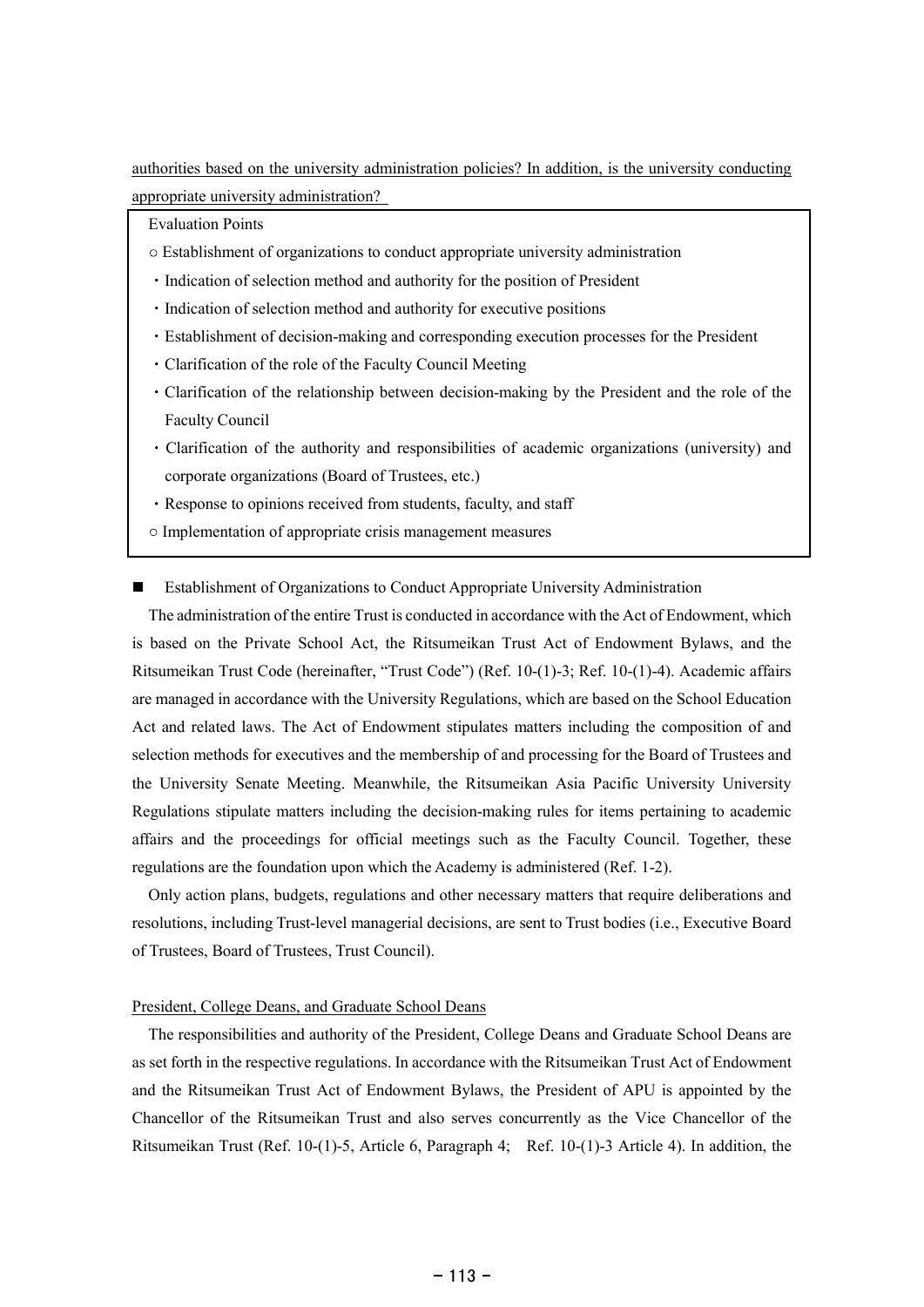President's role is defined in the University Regulations, which stipulate "the President shall control the University affairs and supervise the faculty and staff members of the university" (Ref. 1-2 Article 4, Paragraph 2).

The Deans of the Colleges and Graduate Schools at APU are appointed by the President in accordance with stipulations in the University Regulations (Ref. 1-2 Article 4, Paragraph 2). Furthermore, the Deans of the Colleges supervise matters regarding each College and the Deans of Graduate Schools matters regarding each Graduate School in accordance with the University Regulations (Ref. 1-2 Article 4, Paragraph 2, Item 5, Item 8). In addition, the Ritsumeikan Trust Act of Endowment stipulates that "the Deans of the Colleges shall serve as Trustees of the Ritsumeikan Trust" (Ref. 10-(1)-5 Article 7, Paragraph 3,  $\dot{\pi}$ ). College Deans, who also serve as Trustees, are responsible for discussing College or Graduate School and Trust-wide policies, and executing day-today administration. They support the Board of Trustees (the highest decision-making body of the Trust), and ensure fair and rational operation with academic affairs as their top priority. The Dean-Trustee System has the authority and assumes the role of reflecting the intent of the Colleges into Trust-wide policies, and the Deans, as Trustees, have the responsibility and authority to ensure Board of Trustees' Trust-wide management policies that affect the faculty in their respective Colleges are thoroughly enforced.

## Roles of President and Faculty Council Meeting

The roles of the President and the Faculty Council Meeting are stipulated in the University Regulations as follows: "The President shall control the university affairs and supervise the faculty and staff members of the university," (Ref. 1-2, Article 4, Paragraph 2) and "The Faculty Council shall provide opinions on matters to be decided by the President." (Ref. 1-2, Article 7, Paragraph 5). In addition, decisions related to university affairs are made by the President following discussion by expert committees and other bodies.

## Response to Opinions Received from Students, Staff, and Faculty

To respond to opinions from students, APU periodically holds "Talk with Dean" events (i.e., informal gatherings bringing together students and Vice Presidents or College Deans), where executives listen to student opinions on educational activities at the university (Ref. 10-(1)-6). To ensure faculty can contribute their opinions, we organize Faculty Discussion Meetings, which are held each month (except August and February) and attended by all tenured faculty, and Faculty Council Meetings, which are joined by professors, associate professors, tenured senior lecturers, and assistant professors. These meetings provide forums for opinion exchange and other discussion about education and research activities at APU. Meanwhile, staff participate in weekly Staff Meetings held at the office level, and discuss issues and challenges that affect the university as a whole in a monthly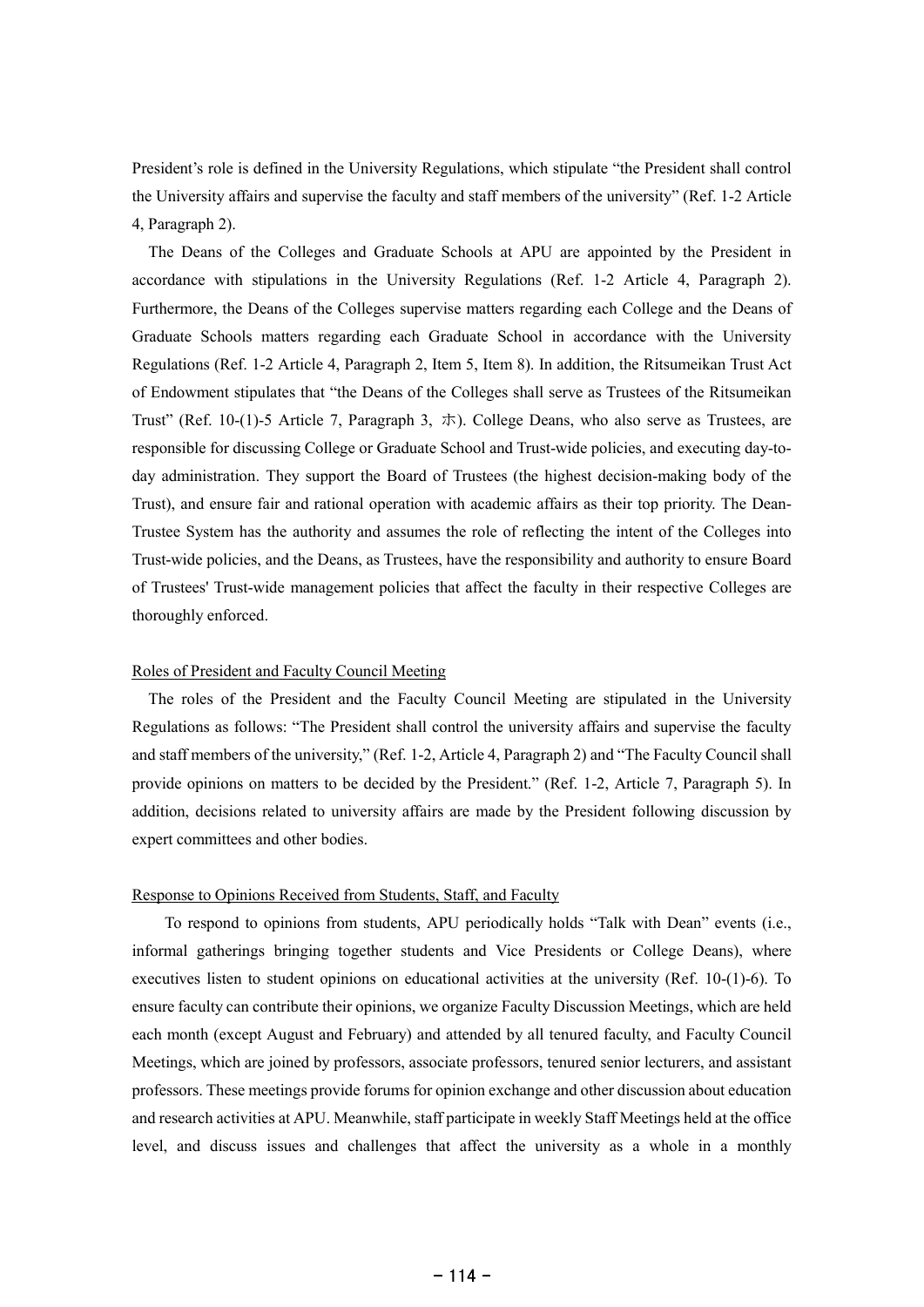Comprehensive Staff Meeting. In addition, we hold a weekly Administration Meeting attended by all Deputy Directors and Office Managers, providing a forum to share and discuss issues and information related to the Trust, the university, and various offices.

## Implementation of Appropriate Crisis Management Measures

Turning to the implementation of appropriate crisis management measures, we formed the APU Fire Brigade in AY2012, establishing a headquarters, several district units, an emergency contact team, an initial fire extinguisher team, an evacuation team, a safety and protection team, and an emergency aid team. We implemented APU Fire Brigade drills from AY2013. These were joined for the first time by some student and faculty volunteers from AY2014, and we have since implemented university-wide comprehensive fire drills.

When an earthquake struck Kumamoto on April 16, 2016, we were able to leverage our accumulated expertise, but not all went according to plan and we identified inadequacies in manuals, facilities and equipment, and systems. Following the Kumamoto earthquake on April 16, 2016, our response was discussed in the APU Administration Meeting, and we have subsequently pursued related improvements.

## Assessment/Evaluation Parameter (3): Are budget-making and execution appropriate?

- Evaluation Points
- Clarification and transparency for budget execution processes
- Internal controls, etc.
- Analysis of budget execution effects, and establishment of verification mechanism

The financial structure of the Ritsumeikan Trust is typified by inelasticity. Since a large portion of our revenues is derived from student tuition and subsidies, the sources of our funds are highly public in nature, and it is difficult to increase revenues to counter increased expenditures. A mid to long-term financial plan to support academic development and academic planning and a budget system that allows for the proper management of the university both play vital roles in maintaining financial soundness, while enabling the stable and sustainable undertaking of education and research activities.

At APU, as we strive to firmly establish the PDCA Cycle, the Academic Management Planning Committee established under the Executive Board of Trustees presents a basic policy for academic management every academic year. It also formulates a comprehensive overview, including progress reports on the plans for each organization (i.e., schools, graduate schools, affiliated schools, and administrative organizations), as well as the related budget-making policy and draft budgets. The budget for each academic year is formulated using the following steps: [1] Present basic policy; [2] Hold hearings on each Division's action plans for the upcoming academic year (these sessions are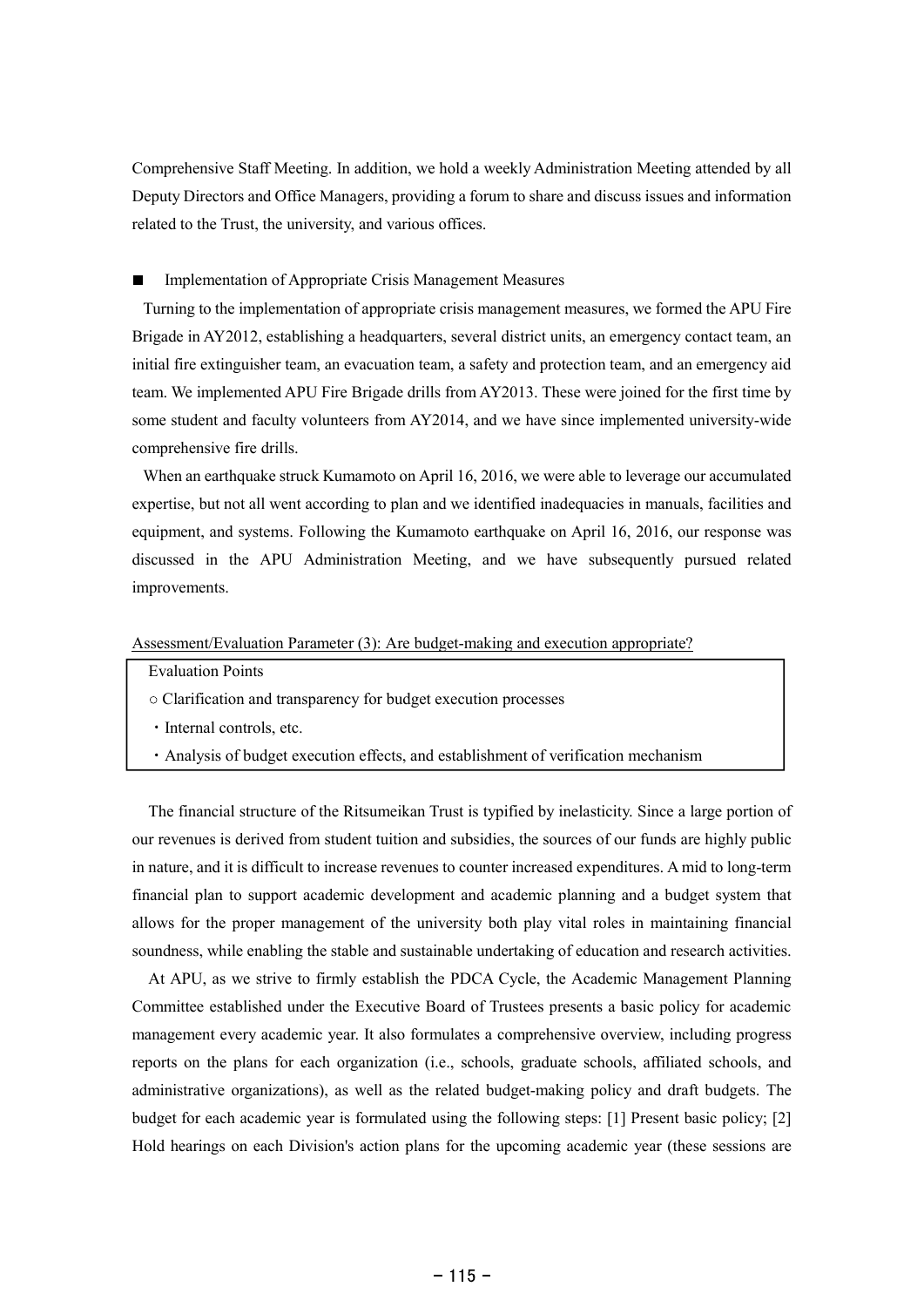conducted by Division of Financial Affairs. At APU, they are conducted by University Administration and Student Services); [3] Present Division budget quota based on the hearings; [4] Finalize a budgetmaking policy that incorporates the demands of each Division; [5] Formulate a draft budget after refining the budget for revenues and assessing demands; and [6] Finalize the budget in meetings of the Board of Trustees and Ritsumeikan Trust Council.

Division budget quotas are used in the formulation of the budget for the upcoming academic year after hearings are held with the Division of Financial Affairs (or, at APU, University Administration and Student Services) in light of each Division's task performance. At APU, our basic approach is to adopt a zero ceiling policy. The Administration Office reviewsthe budget based on a financial analysis, and the various offices exchange opinions in the preparation of the final budget.

Day-to-day budget management and execution is conducted via a corporate accounting system. Budget usage is approved in accordance with the Ritsumeikan Trust Regulations for Accounting Operations and Decision-Making, and system functions prevent excess distribution of funds and input errors; they also enable searches of budget balances and the details of funds disbursed. In this way, we engage in stringent yet efficient budget management.

Assessment/Evaluation Parameter (4): Has the university established administrative organizations necessary to support Trust or university administration or education and research activities, or necessary for other university administration? In addition, are these administrative organizations functioning appropriately?

Evaluation Points

- Appropriate organizational structure and staff deployment to support university administration
- Establishment of various regulations governing faculty employment and promotion, and appropriate operation of such regulations
- Diversification of work duties, and establishment of staff framework capable of handling advanced work duties
- Cooperative relationship between faculty and staff in academic and other university administration (faculty-staff cooperation)
- Appropriate staff performance evaluation and compensation improvement based on performance assessment

To realize our mission and purpose and the basic ideals of Freedom, Peace and Humanity, International Mutual Understanding and the Future Shape of the Asia Pacific, we welcome students and faculty from a diverse array of countries and regions. Non-Japanese staff and Japanese staff who can speak English are assigned to every office, which enables us to effectively execute a wide range of duties, including teaching and research, student support, student recruitment and official meetings,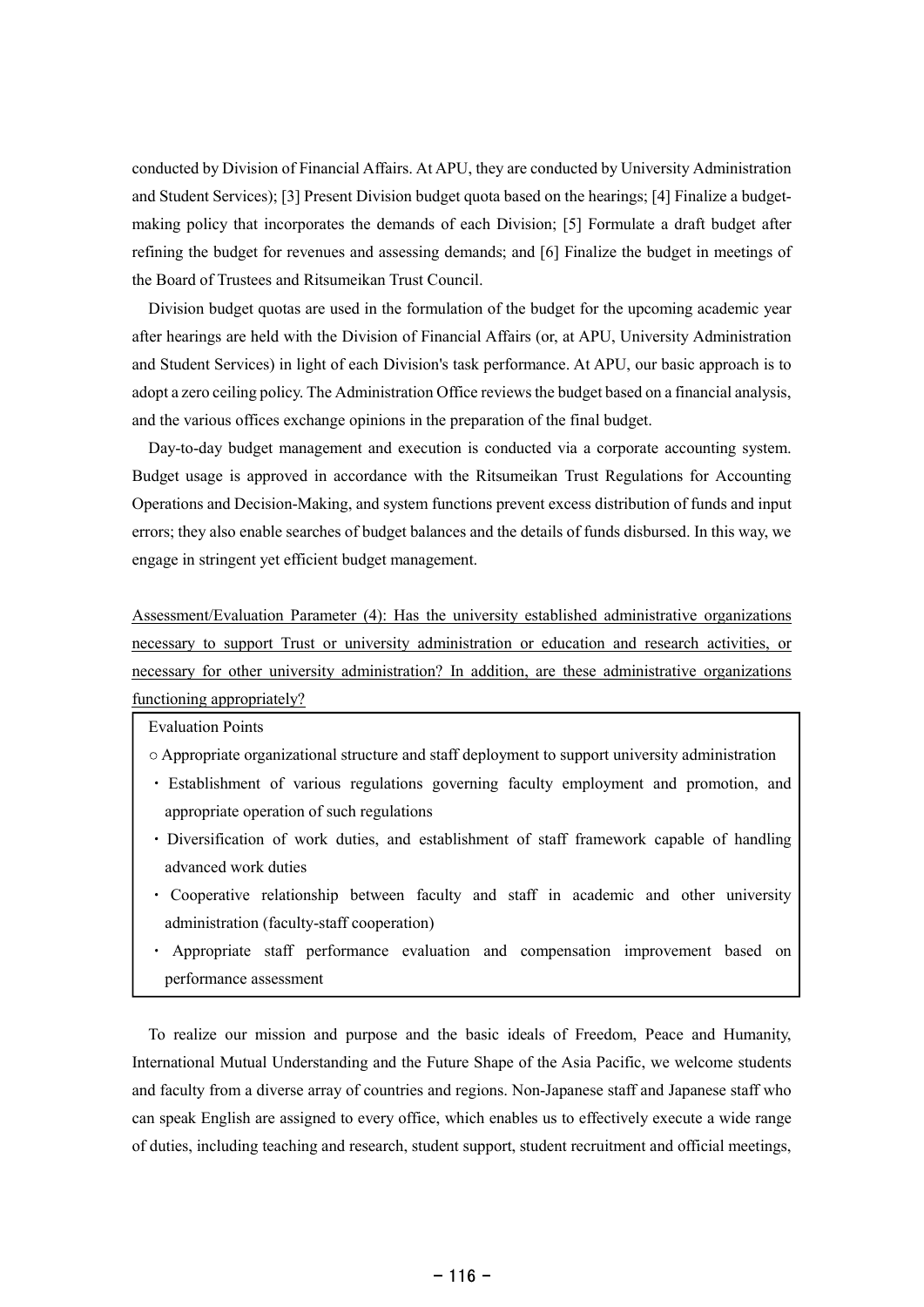in both Japanese and English.

### 1) Administrative framework

At the core, the administrative organization of APU is like that at any other school or university, but some elements, such as general affairs, financial affairs and facilities management, are administered by the Ritsumeikan Trust, as are the systems that APU shares with Ritsumeikan University. This system places priority on education and research and contributes to organizational streamlining by avoiding the duplication of duties at the Trust and university levels.

Under the umbrella of University Administration and Student Services, there are eight offices at APU: Student Office, Career Office, Academic Office, Research Office, Admissions Office-International, Admissions Office-Domestic, Administration Office and the Office of the President. Staff are categorized into permanent staff, designated staff, contract staff (specialist and administrative), and administrative assistants (part-time staff).

The administrative frameworks for each office as of May 1, 2017 are as follows. The ratio of permanent staff to students is  $60.4$  (5,738  $\div$  95), and this falls to 30.04 (5,738  $\div$  191) when designated and contract staff are included in the equation (University Data, Table 34).

 $(ensuremath{\mathsf{Unit:} \mathbf{n}})$ 

|                                                                |                      |                    |                    |                     |                   | $\overline{C}$ |
|----------------------------------------------------------------|----------------------|--------------------|--------------------|---------------------|-------------------|----------------|
| Office                                                         | Director-<br>General | Deputy<br>Director | Permanent<br>staff | Designated<br>staff | Contract<br>staff | Office         |
| University<br>Administration<br>and<br><b>Student Services</b> | 1                    | $\overline{2}$     |                    |                     | 7                 | 10             |
| <b>Student Office</b>                                          |                      |                    | 11                 | $\overline{2}$      | 18                | 31             |
| Career Office                                                  |                      |                    | 5                  |                     | 9                 | 14             |
| Academic Office                                                |                      |                    | 25                 | 7                   | 21                | 53             |
| Research Office                                                |                      |                    | 5                  |                     | 10                | 15             |
| Admissions<br>Office-<br>International                         |                      |                    | 9                  | 1                   | 12                | 22             |
| Admissions<br>Office-<br>Domestic                              |                      |                    | 8                  |                     | 6                 | 14             |
| <b>Administration Office</b>                                   |                      |                    | 7                  |                     | 3                 | 10             |
| of<br>Office<br>the<br>President                               |                      |                    | 10                 | $\overline{2}$      | 10                | 22             |
| Total                                                          |                      | $\overline{2}$     | 80                 | 12                  | 96                | 191            |

Table 1: Staff organization as of May 1, 2017

2) Establishment of Various Regulations Related to Faculty Employment and Promotion, and Appropriate Operation of Such Regulations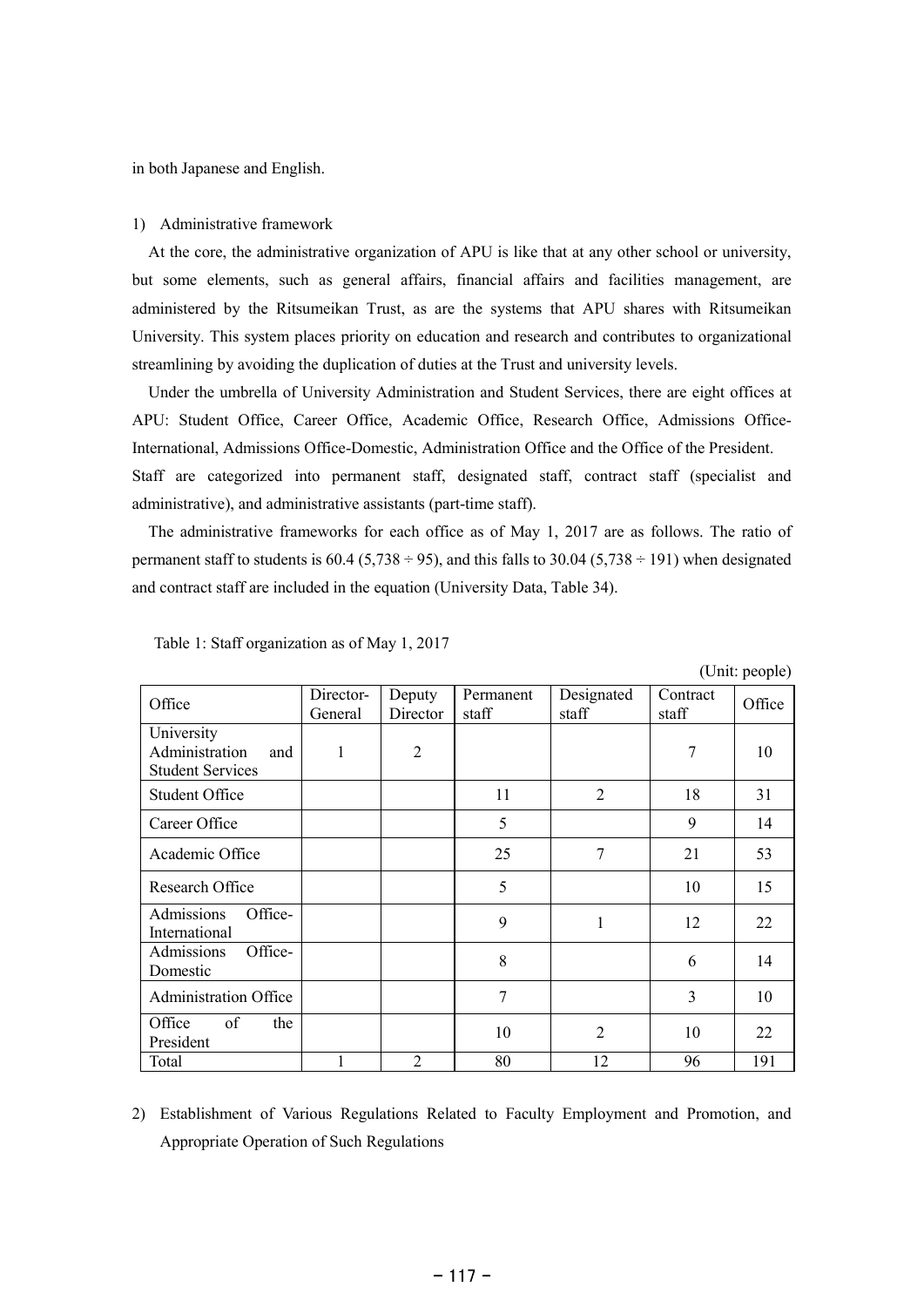The employment of permanent staff members at APU is consistent with Ritsumeikan Trust practices, but APU independently hires designated staff and fixed-term specialist contract staff, which are newly established positions.

The promotion of permanent staff at APU is consistent with Ritsumeikan Trust practices, and is conducted appropriately based on Career Sheets (discussed below) and APU's staff evaluation system.

The establishment and operation of various regulations at APU are, in principle, also consistent with the respective Ritsumeikan Trust practices. Revision to regulations in conjunction with legal amendments or system changes are led by the Division of Human Resources of the Ritsumeikan Trust, and handled appropriately.

3) Diversification of Work Duties, and Establishment of Staff Framework Capable of Handling Advanced Duties

As a university that recruits students from around the globe, APU must undertake continuous improvement and strive to streamline its operations in light of intensifying global competition.

We used to hire fixed-term specialist contract staff to provide bilingual support in the offices, but given the increasingly advanced nature of the duties and the difficulty in securing human resources in Oita Prefecture, we established the designated staff member system in AY2010. This has allowed us to secure staff without fixed terms who can provide bilingual support and handle advanced duties (Ref.  $10-(1)-7)$ .

Furthermore, since conducting a full review of the duties undertaken by University Administration and Student Services in AY2011, we have striven to standardize, formally specify and concentrate back office duties and promote the outsourcing thereof. In addition to the already outsourced tasks of campus cleaning, campus management, library administration and IT systems administration etc., we increased the scope of outsourcing to include routine duties that can be standardized (i.e., some academic, admissions and accounting tasks). By expanding the scope of the duties we outsource, we aim to cut overall costs, visualize and rationalize administrative processes and promote long-term stability as we create a system in which our staff can concentrate on more advanced tasks.

4) Cooperative Relationships Between Faculty and Staff in Academic and Other University Administration (Faculty-Staff Cooperation)

Following the Ritsumeikan tradition, APU has promoted faculty-staff cooperation in a range of fields since its inception. Two recent such examples are the "Implementation of Faculty-Staff Cooperation in President Candidate Selection Committee For the 2017 Public Recruitment of a New President" and the "Establishment of the Institute for Professional Excellence in Global Learning (IPG)." (Ref. 3-7).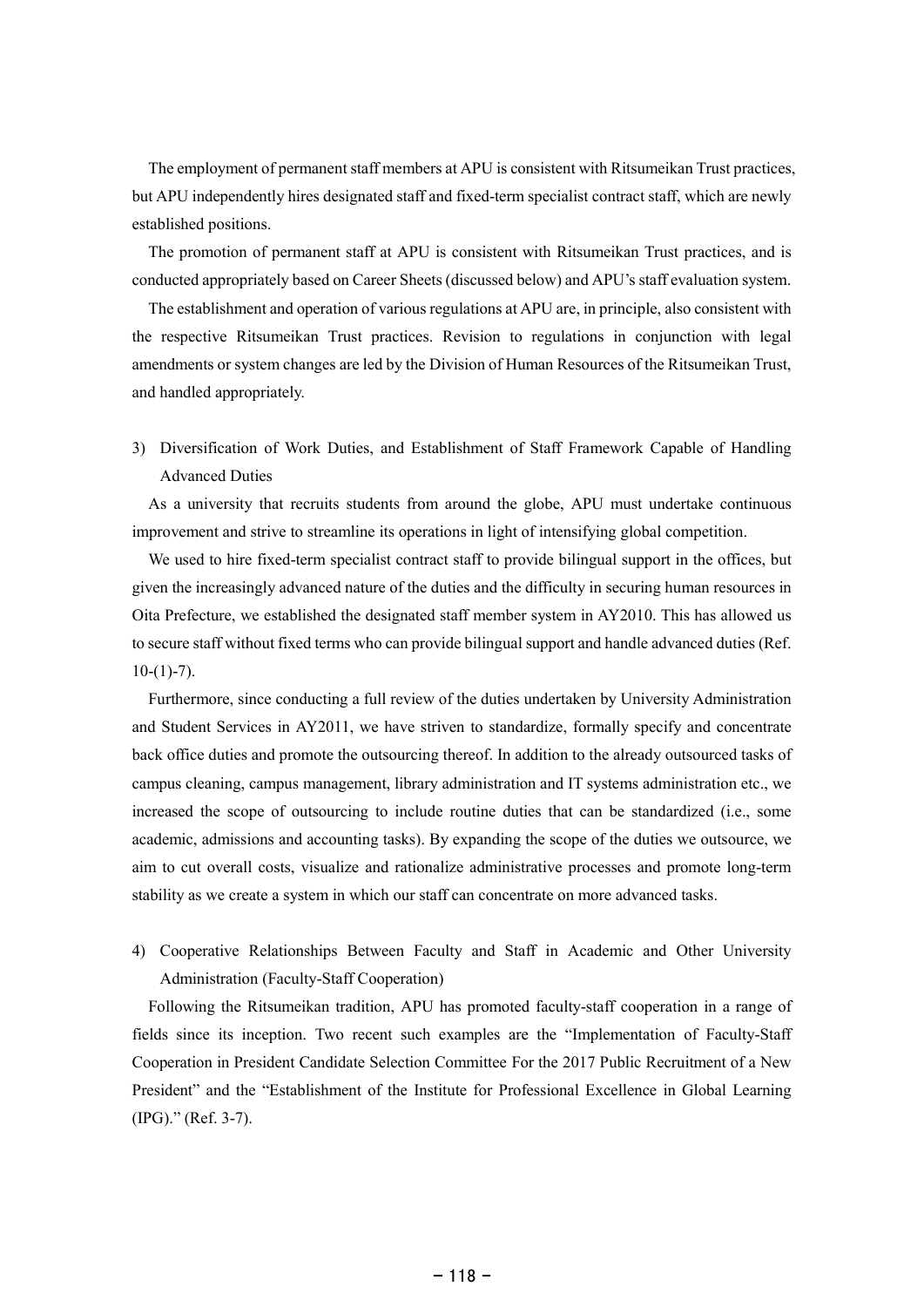5) Appropriate Staff Performance Evaluation and Compensation Improvement Based on Performance Assessment

We launched a trial version of the staff evaluation system in upon our inception in 2000, and we have reflected the results of those examinations in staff benefits since AY2004. In AY2006, our staff system was integrated into a single Ritsumeikan Trust staff system, but we continue to employ our own staff evaluation system.

With regard to evaluating staff performance based on goal management, the Assistant Manager and staff members in each office set work goals and formulate specific measures and policies at the beginning of each academic year based on office work plans and objectives. Staff are interviewed by the Managers of their respective offices about their goals. Mid-term interviews are held in September to assess progress and discuss the way to proceed for the second half of the year. Final interviews are held at the end of the academic year, after which the Manager, Deputy Director and Director-General conduct a final evaluation and give feedback to each staff member. Staff deemed as outstanding as a result of this evaluation are rewarded with benefits including first preference for participation in training sessions held in Japan or overseas.

In addition, the Division of Human Resources of the Ritsumeikan Trust takes the lead in compiling Career Sheets on various types of permanent staff, recording information such as career achievements to date and preferences for future training or transfers.

Assessment/Evaluation Parameter (5): Are measures implemented to improve administrative staff and faculty motivation and qualifications, with the aim of implementing appropriate and efficient university administration?

Evaluation Points

 $\circ$  Systematic implementation of staff development (SD) necessary for university administration

Our staff, as members of a Japanese institute of higher education, are not only expected to possess the knowledge and skills required to execute their duties, they must be able to collect and analyze information pertaining to tertiary education trends around the globe as well as to cutting-edge educational content and teaching methods and methods of university administration. Staff are also expected to take a proactive stance toward reform and improvement, both at the university and individual project levels, by proposing policies in collaboration with executives and faculty.

Therefore, we have established a staff evaluation system to encourage staff to face new challenges without shying away from change and to raise their awareness of the need to improve, advance and streamline operations. In terms of staff development, we actively send staff to participate in international conferences and visit foreign universities so they may become internationally viable.

Providing support in both Japanese and English is essential for us to achieve our mission and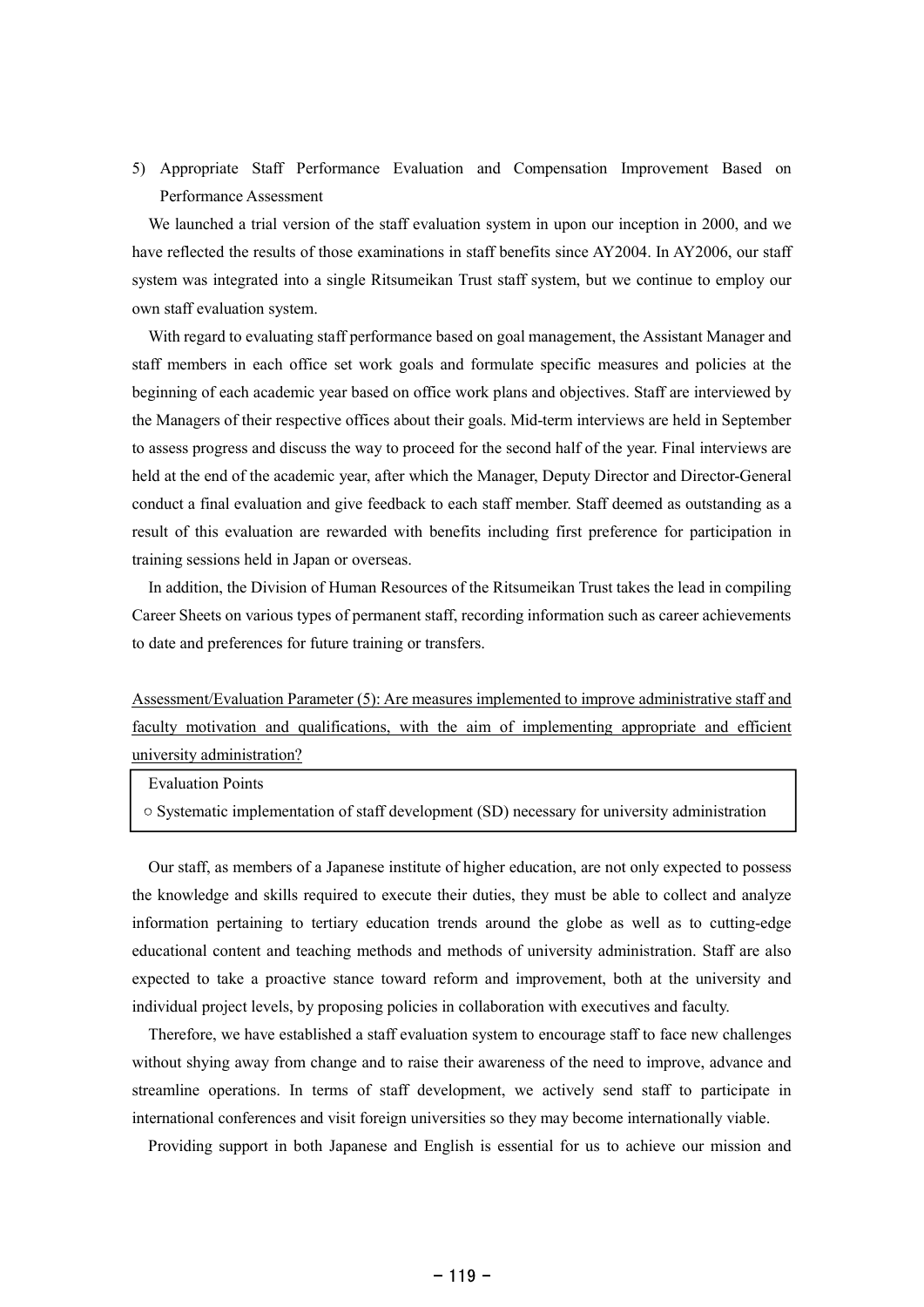purpose. In our goals for the Top Global University Project, for which APU was selected in AY2014, we included the following objectives that are related to the internationalization of staff (Ref. 1-4).

1) Ratio of non-Japanese staff or permanent staff with foreign university degrees, etc. 34% in AY2013  $\rightarrow$  42.5% in AY2024,

As of May 1, 2017: 33.5%

2) Initiative to improve skills of administrative staff: ratio of staff with TOEIC score of 800 or higher 35.8% in AY2013  $\rightarrow$  44.8% in AY2024,

As of May 1, 2017: 48.7% \* Target already achieved.

3) Employment and training with an eye toward international viability Establishment of Multicultural FD/SD Center: Formulation of staff training programs

The Institute for Professional Excellence in Global Learning (IPG) was set up in the document entitled "Establishment of the Institute for Professional Excellence in Global Learning" (approved by University Senate Meeting on March 7, 2017). (Ref. 3-7). The IPG started implementing concrete activities from AY2017, mainly engaging in [1] faculty development (FD), [2] staff development (SD), and [3] shared FD/SD activities.

APU's SD initiatives can be classified into three types: 1) external SD training, 2) Ritsumeikan Trust-wide training, and 3) proprietary APU training. The following is an overview of initiatives implemented in AY2017.

Summary of staff development in AY2017 Main training programs held in AY2017: As of February  $22, 2018$ 

|                                  | Name of training program                                                                                                 | Implementation<br>period     | Participants                         |  |
|----------------------------------|--------------------------------------------------------------------------------------------------------------------------|------------------------------|--------------------------------------|--|
|                                  | 1. APU Proprietary Training                                                                                              |                              |                                      |  |
| APU-                             | of<br>Private<br>Association<br>Japan<br>Universities and Colleges (JAPUC)<br>Short-Term Intensive Training for<br>Staff | September                    | Two                                  |  |
| specified<br>training            | <b>JAPUC</b><br>Human<br>Resources<br><b>Management Training</b>                                                         | November                     | One                                  |  |
| programs                         | G4 Research Division Training                                                                                            | December                     | Four                                 |  |
|                                  | G5 Personnel Affairs<br>Supervisor<br>Training                                                                           | October                      | Three                                |  |
|                                  | in<br>International<br>Participation<br>Conferences (APAIE, NAFSA, EAIE)                                                 | March,<br>June,<br>September | Three (One for each)                 |  |
| Proposal-<br>type<br>training    |                                                                                                                          |                              | Implemented at APU                   |  |
| Elective<br>training<br>programs | information<br>Personal<br>protection<br>prevention<br>harassment<br>training,<br>training                               | Twice a year                 | Newly appointed faculty<br>and staff |  |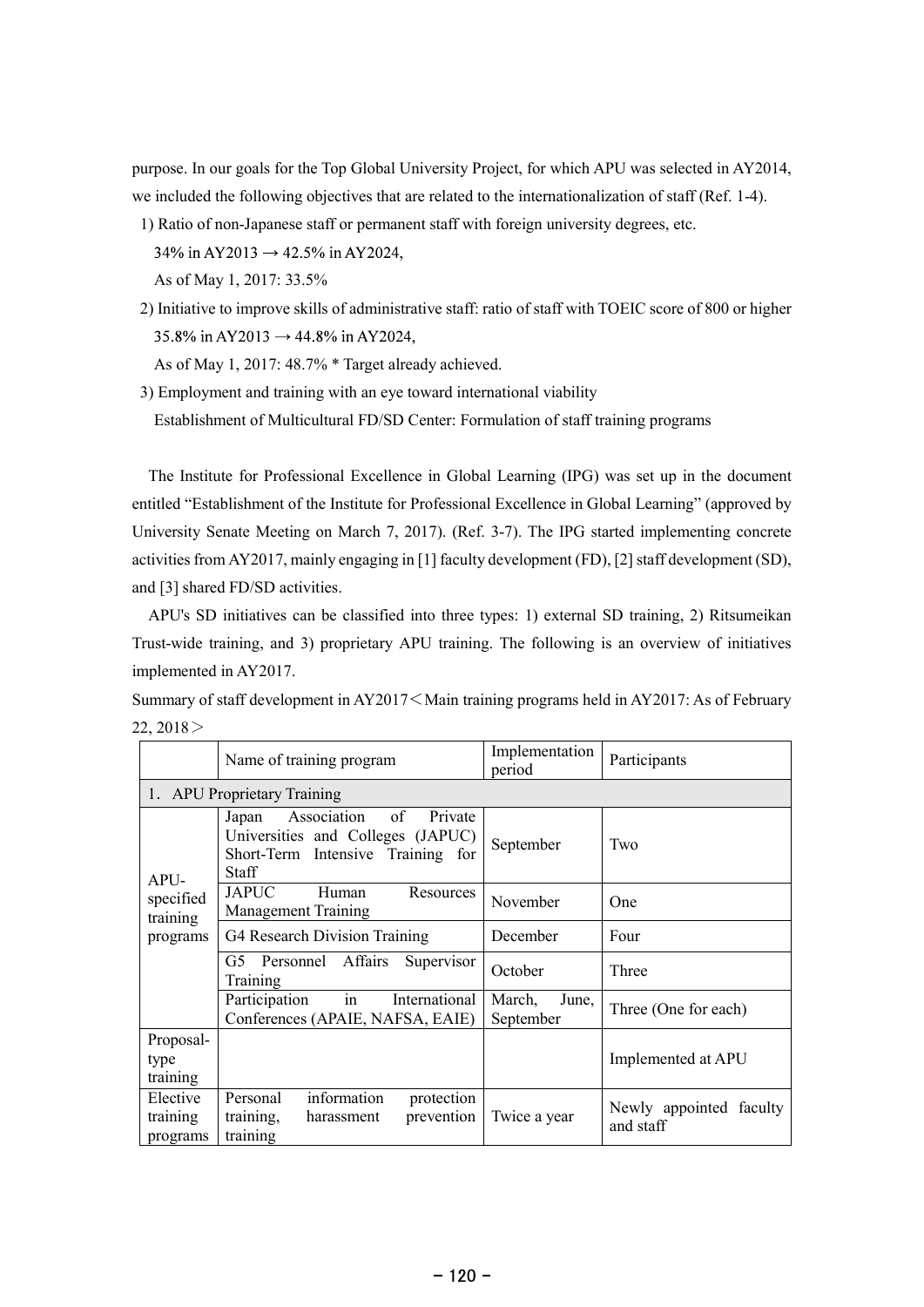| <b>APU First-Year Training</b>                          | Spring, Fall             | Newly hired staff and<br>other interested parties |
|---------------------------------------------------------|--------------------------|---------------------------------------------------|
| APU Fire Bigrade operations (new<br>training course)    | Year-round               | <b>Six</b>                                        |
| Prevention<br>Fire<br>Management<br>Workshop            | October                  | One                                               |
| <b>Energy Management Workshop</b>                       | October                  | One                                               |
| TOEIC training (for permanent staff)                    | Spring/Fall<br>semesters | Spring: eight, Fall: seven                        |
| Training for eligible application agents                | June,<br>December        | Four                                              |
| Financial aid for<br>correspondence<br>education course | Until January            | staff<br>Three<br>contract<br>members             |
| Financial aid for skills test fees                      | Until January            | One contract staff member                         |
| 2. Division of Human Resources Training                 |                          |                                                   |
| <b>Assertive Communication Training</b>                 | October                  | For contract staff                                |

Assessment/Evaluation Parameter (6): Does the university periodically conduct assessments to determine the appropriateness of university administration? In addition, does the university conduct initiatives to improve or enhance university administration based on assessment findings?

- Evaluation Points
- Assessment based on appropriate grounds (materials, information)
- Appropriateness of audit process
- Improvement and enhancement based on assessment findings

Assessment Based on Appropriate Grounds (Materials, Information)

APU compiles a self-assessment report every two years. Based on this report, an assessment of the university is conducted by the Ritsumeikan Asia Pacific University Evaluation Committee, which is composed of external stakeholders who are not Ritsumeikan Trust officials, faculty, orstaff. The report takes a comprehensive look at activities at APU, including the university's mission and purpose, education and research organization, academic programs and study outcomes, student intake, faculty and staff organization, student support, academic and research environment, social cooperation and contribution, and university administration and finances. Evaluation committee members review the report in advance, and point out problems and recommend improvementsin committee meetings. After the university assessment is completed, an evaluation report is drafted in the name of the Chairman of the Evaluation Committee, and presented to the President. The content of the report is then reflected in university administration, starting with recommendations and suggestions for improvement offered by the President.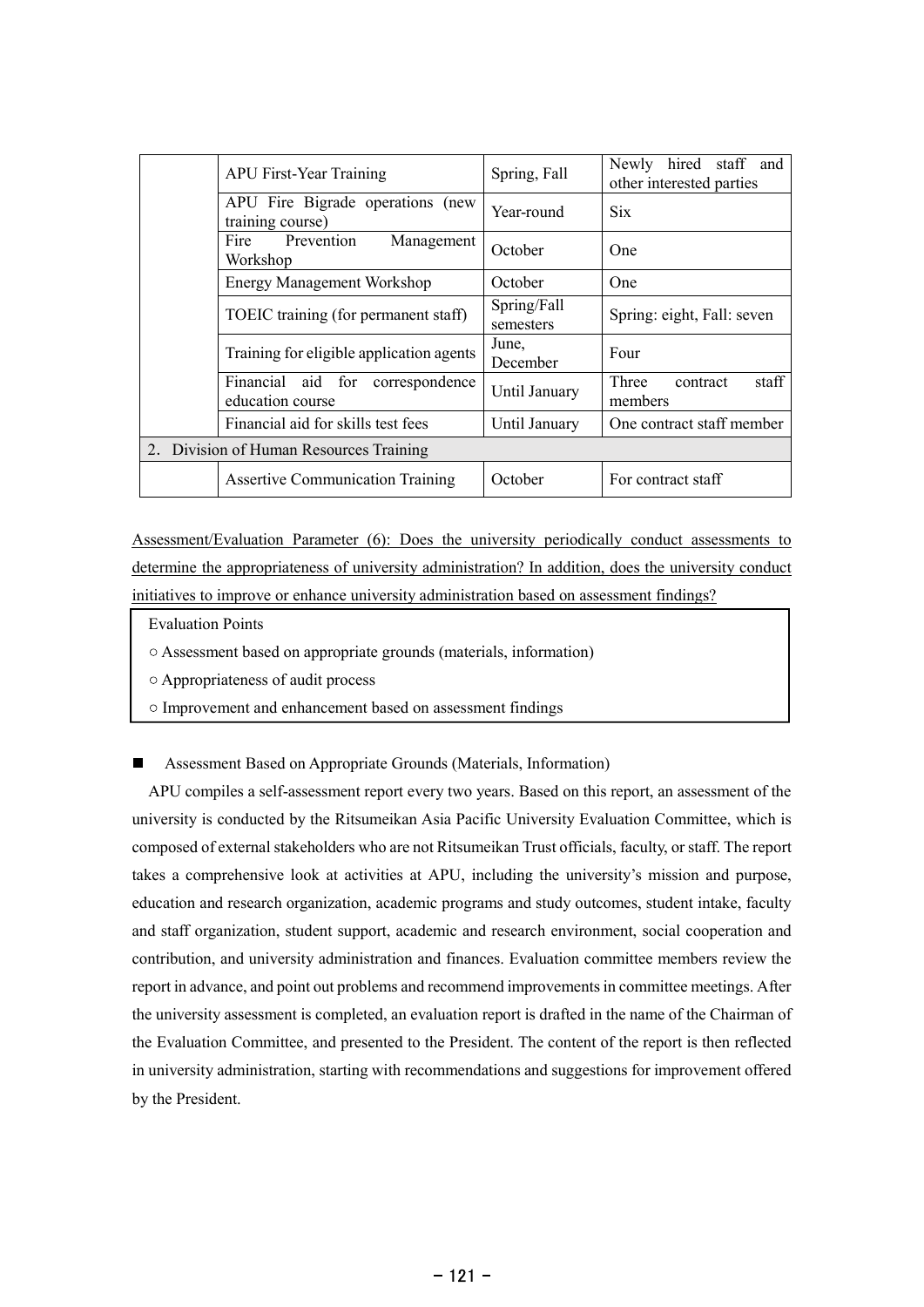### Appropriateness of Audit Process

As it becomes increasingly difficult to run a private school, financial auditing is becoming ever more important as a means to shed light on the financial situation and ensure the soundness of management. In accordance with Article 37, Paragraph 3 of the Private School Act and Article 16 of the Ritsumeikan Trust Act of Endowment (Ref. 10-(1)-5)., the Trust conducts audits by an auditor, and in accordance with Article 14, Paragraph 3 of the Private School Promotion Subsidy Act, the Trust implements accounting audits by an auditing firm and internal audits based on the Internal Auditing Regulations (Ref. 10-(1)-8).

In November 2008, we appointed one of our three auditors on a full-time basis to enhance our auditing capacity. The full-time auditor attends important meetings (e.g., Board of Trustees, Trust Council and Executive Board of Trustees). He also works closely with the office in charge of internal audits to collect the information he needs on a daily basis and conducts scheduled audits of the Trust's operations based on the Auditing Plan. At APU, the auditors attend the University Senate Meeting three to four times a year and conduct audits as needed.

The auditors receive reports on accounting audits from our certified public accountant halfway through the fiscal year and at the close of the fiscal year in meetings attended by the Chairman of the Board of Trustees and the Executive Trustees; they also conduct audits of the Trust's property. We have taken efforts to strengthen cooperation among the auditors by holding regular Auditors Meetings, i.e., venues where the auditors can exchange opinions, and discussion meetings between the full-time auditor and our certified public accountant. Reports on internal audits are also presented in the Auditors Meetings. The outcomes of our audit in AY2017 were deemed appropriate (Ref. 10-(1)-9).

Accounting audits by an auditing firm are conducted based on the Auditing Plan formulated at the beginning of the academic year, and these consist of tangible fixed assets assessments, cash-on-hand and deposit assessments and audits at the end of the accounting period. The outcomes of our audit in AY2017were deemed appropriate (Ref. 10-(1)-10).

Internal audits are handled by the Office of Auditing, which reports directly to the Chairman of the Board of Trustees. In accordance with the Internal Audit Plan, we conduct both operational audits and accounting audits.

## (2) Strengths and distinctive features

Support for Dual Language Education and Other Systems

By assigning non-Japanese staff and Japanese staff who can speak English to every office, we have been able to effectively provide dual language education and smoothly operate a bilingual university administration system.

### Staff development

We believe we are conducting necessary training for staff development at a high level as an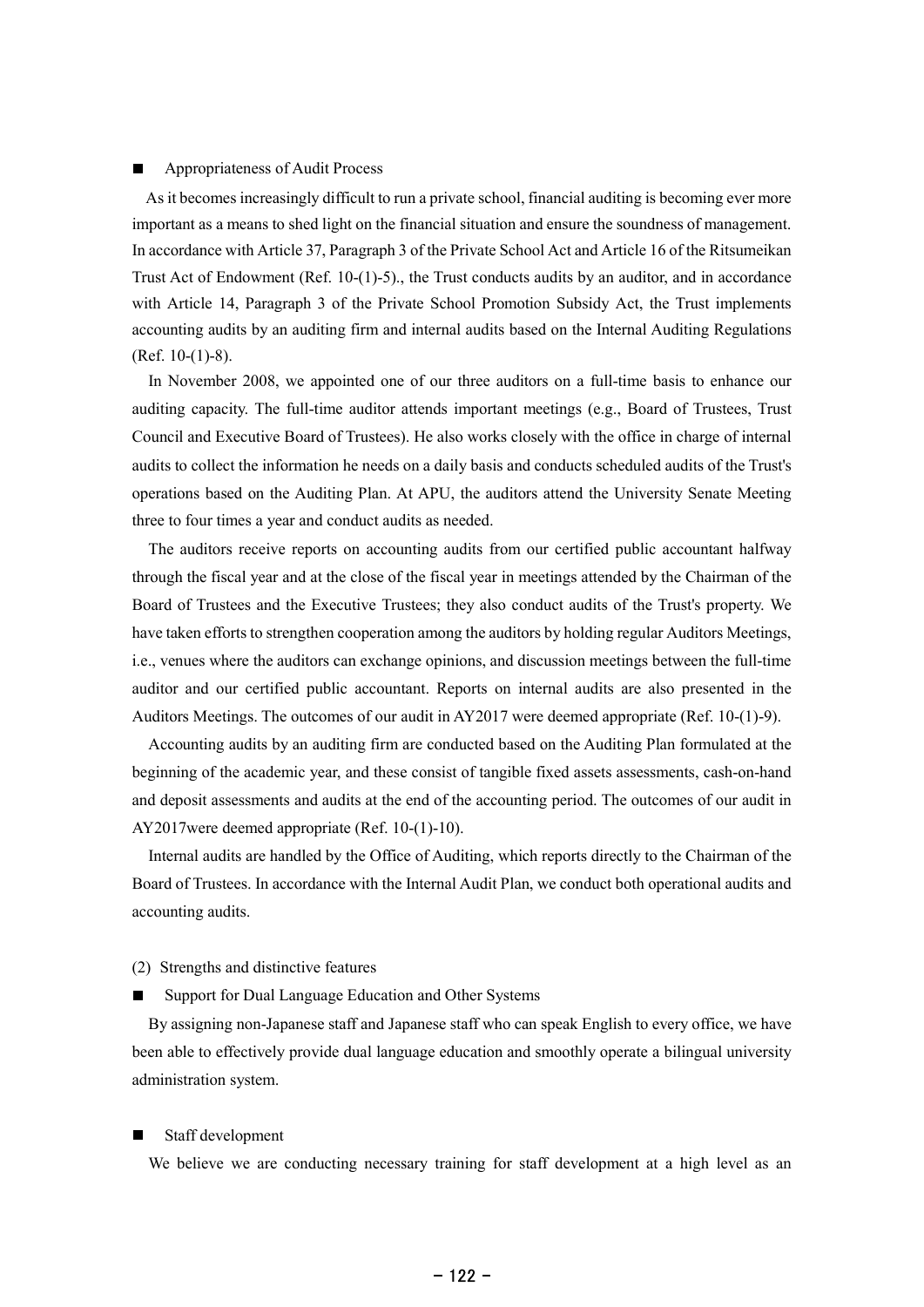international university. As a quantitative objective (SGU objective), we have targeted an increase in our ratio of staff with a TOEIC score of 800 or more from 35.8% in AY2013 to 44.8% in AY2024. However, the ratio stood at 48.7% as of May 1, 2017, so we have already cleared this objective.

## (3) Problem Areas

#### $\blacksquare$ English Proficiency among Executives

Although efforts to enhance the English proficiency of our staff have delivered strongly positive results, APU's ratio of executives with a TOEIC score of 800 or more is decreasing.

## Reflection of Student Opinions in University Administration and Educational Activities

The number of students who can attend the "Talk with Dean" events is limited, and this means only the opinions of some students are heard. In addition, we have not established systems or frameworks to efficiently collect student demands and expectations vis-à-vis the university (including those received through surveys) and reflect these into university administration and educational activities.

## Establishment of PDCA cycle for Operational Improvement

With regard to self-assessments, APU works to improve and enhance areas based on recommendations in the report issued by the Chairman of the University Evaluation Committee, but we have not established a PDCA cycle for operational improvement.

### (4) Summary

#### Support for Dual Language Education and Other Systems П

We formulate a mid-term administrative systems development policy to respond to intensifying international competition and cope with an environment that is becoming increasingly diverse and complex. We also aim to steadily improve the functionality of our entire administrative system by clarifying the roles and expectations for each job type and by encouraging the standardization, formal specification, consolidation, and outsourcing of back office duties. In addition, we provide interpretation in key university meetings such as the University Senate Meeting and the Faculty Council Meeting. In this way, we aim to achieve university administration conducted in Japanese and English.

With regard to English-language support, we have already achieved our quantitative SGU objective for AY2024, and the effects of strengthened training and other initiatives are starting to become apparent.

## Staff Development

Based on the results of training sessions, we strive to define the overarching framework and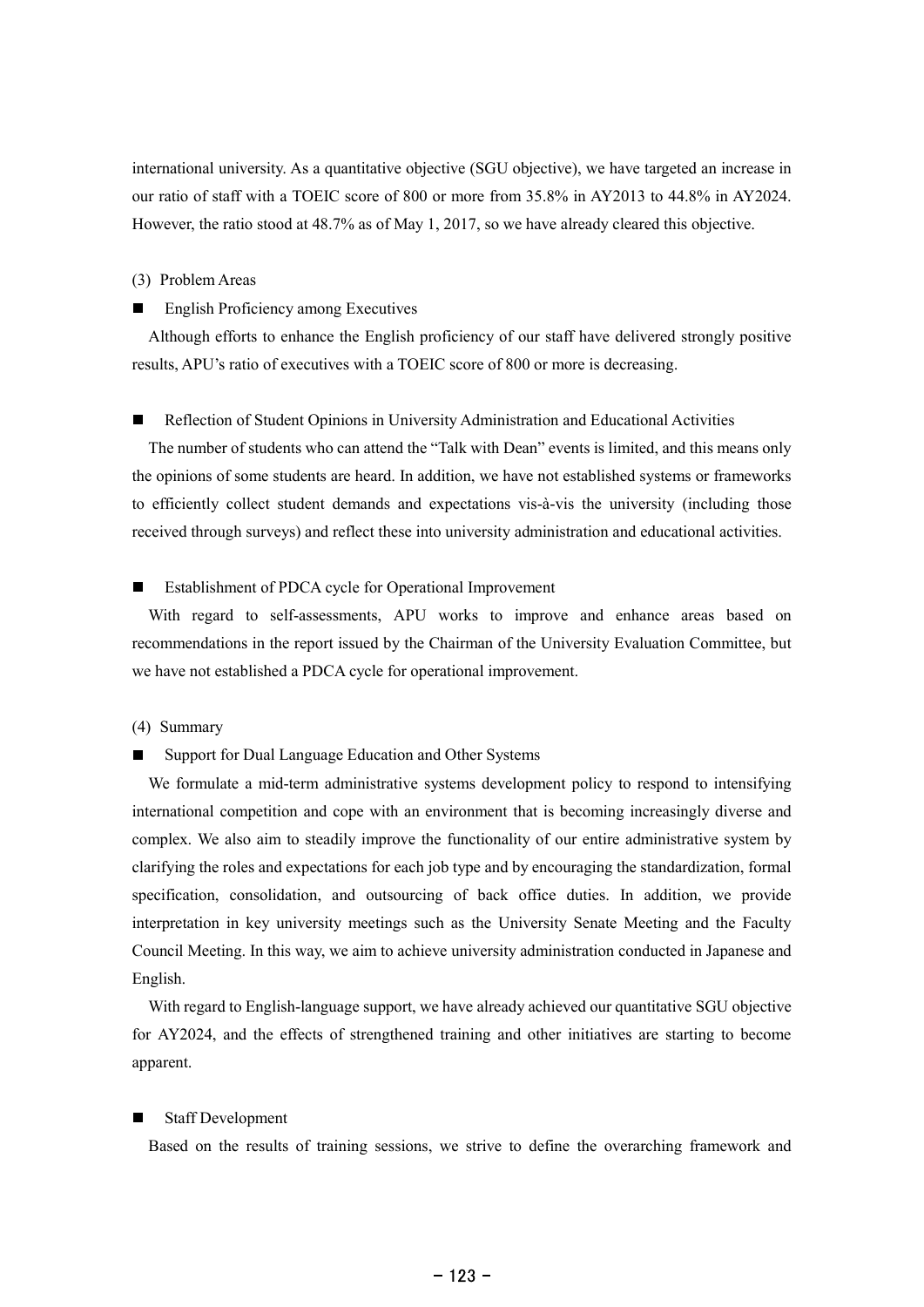formulate policies for the Staff Development Plan and training system. Going forward, we would like to clarify the objectives of training and further enhance its content.

In our SGU Statement, we outlined a plan to work toward world-class staff development by selecting 10 strategic overseas partner universities by AY2022, and conducting joint SD training workshops with affiliated universities and other institutions. In addition, we plan to dispatch two to three staff members per year to shadowing training programs at overseas affiliated universities with the aim of cultivating staff who are capable of handling more specialized and advanced work duties.

To address such challenges in concrete terms, we will leverage previously developed networks with overseas affiliated universities, and aim to examine the following initiatives from AY2018.

1) Intake of staff from affiliated universities

APU has already concluded student exchange agreements with over 150 universities, and we have accepted staff for training from such overseas universities.

| Partner       | Acceptance   | <b>Number</b>  | Purpose of        | Supervising offices             |
|---------------|--------------|----------------|-------------------|---------------------------------|
| university    | period       | $\alpha$ f     | <b>APU</b> visit  |                                 |
|               |              | people         |                   |                                 |
| Malmö         | 2011/4/20-22 | $\mathbf{1}$   | Integration of IT | Office,<br>Student<br>Academic  |
| University    |              |                | systems and       | Admissions<br>Office<br>Office, |
|               |              |                | student data      | (International)                 |
| James Madison | 2013/7/11-12 | $\overline{2}$ | Language          | Division of Academic Affairs,   |
| University    |              |                | education,        | Academic Office                 |
|               |              |                | freshmen          |                                 |
|               |              |                | education         |                                 |
| Australian    | 2014/6/9-13  | $\mathbf{1}$   | Job placement     | Career Office, Academic Office  |
| Catholic      |              |                | support           |                                 |
| University    |              |                |                   |                                 |
| Warsaw School | 2017/6/12-16 | 1              | Exchange study    | Academic<br>Office,<br>Student  |
| of Economics  |              |                | operations,       | Office                          |
|               |              |                | international     |                                 |
|               |              |                | students intake   |                                 |

Table 2: Overview of staff intake from affiliated universities

We intermittently receive staff intake requests from affiliated universities at present, and such requests are mainly handled by the contacted offices on an individual basis. Although we expect there to be some variation in the supervising offices based on the research demands of the requesting parties, the Administration office will take the lead in organizing and coordinating intake programs, and handling intake from affiliated universities.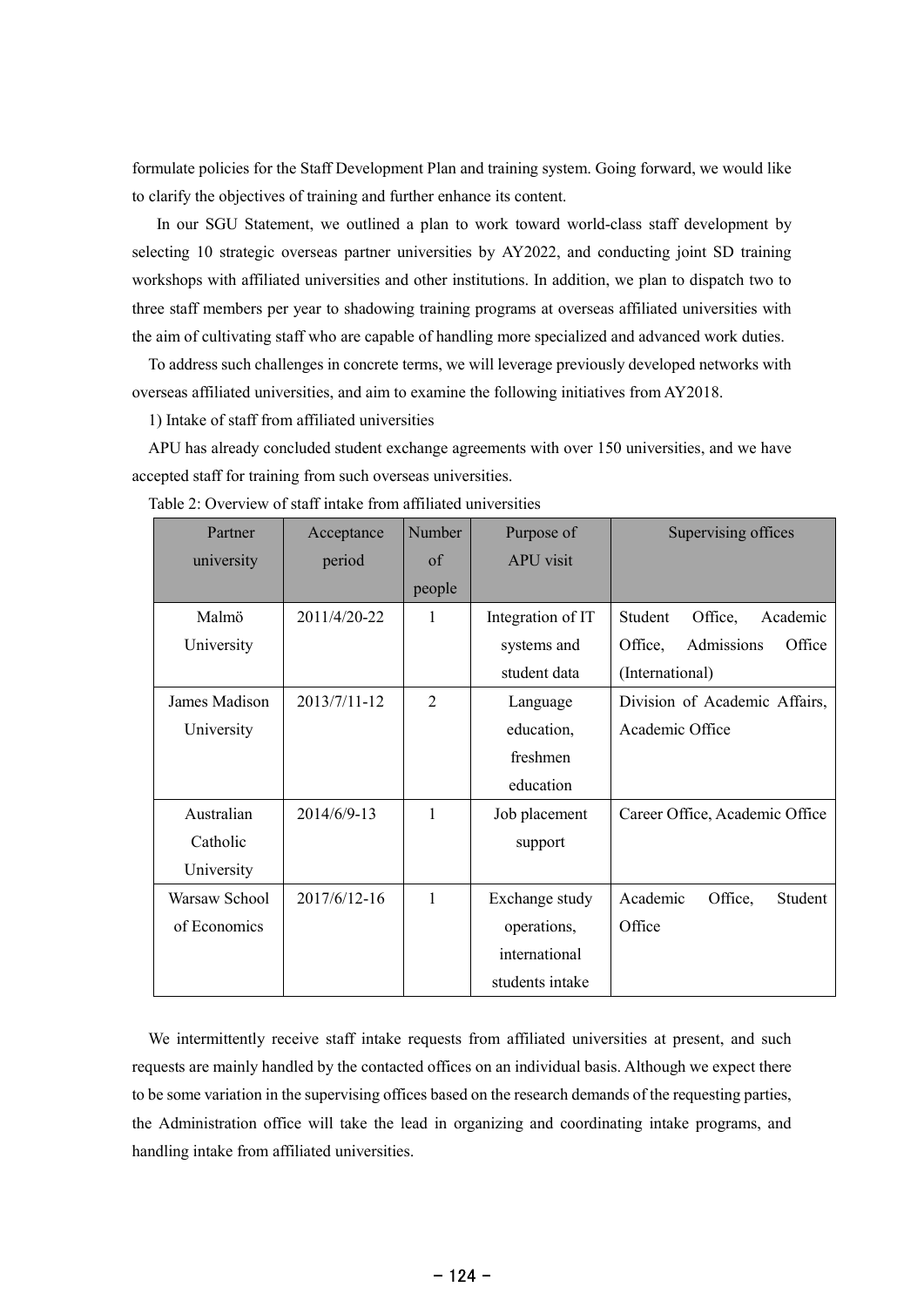In addition, it can be reasonably assumed that such intake programs will deepen exchange with affiliated universities, which can lead to the development of FD or student programs. For this reason, we will include content that provides information on all APU activities into our intake program lineup, and have all offices work together to develop an intake organization.

The basic conditions under which we accept staff for training are outlined below.

Table 3: Basic conditions under which we accept staff for training

| Intake period                         | In principle, one week                                    |  |  |
|---------------------------------------|-----------------------------------------------------------|--|--|
| Program proposal                      | Day 1 (Administration Office)                             |  |  |
| * Visitors forward requests and       | • Overview of APU, multilingual environment, education    |  |  |
| other details in advance, after which | programs, job placement track record, campus tour         |  |  |
| undergo<br>actual<br>programs<br>some | Days 2–3 (Academic Office)                                |  |  |
| adjustment                            | • Details of academic programs, international exchange    |  |  |
|                                       | Days 4–5 (Admissions Office [International])              |  |  |
|                                       | • PR geared toward international students                 |  |  |
|                                       | * Half-day programs envisioned for each day.              |  |  |
| Intake support                        | Provision of AP House 4 accommodation facilities (free of |  |  |
|                                       | charges)                                                  |  |  |

2) Staff Dispatches to Strategic Overseas Partner Universities and Affiliated Universities

i. Dispatches to strategic overseas partner universities

Host universities: Affiliated universities from where APU has accepted staff for training

Training details: Aim to develop staff's ability to handle advanced duties, formulate research objectivestargeting various offices of the host university, and engage in research and training premised on concrete policy proposals.

ii. Dispatches to universities with which APU has concluded exchange student agreements

Host universities: Affiliated universities from where APU has accepted staff for training

Training details: Increase English proficiency as one of the objectives, learn about overall university administration at overseas universities, and link experiences to future career development and English study.

Reflection of Student Opinions in University Administration and Educational Activities  $\blacksquare$ 

In terms of listening to student opinions, we need to expand the scale and frequency of the "Talk with Dean" events and collect opinions from a larger number of students. In addition, we need to develop systems and frameworks that reflect the collected student opinions into our university administration and educational activities.